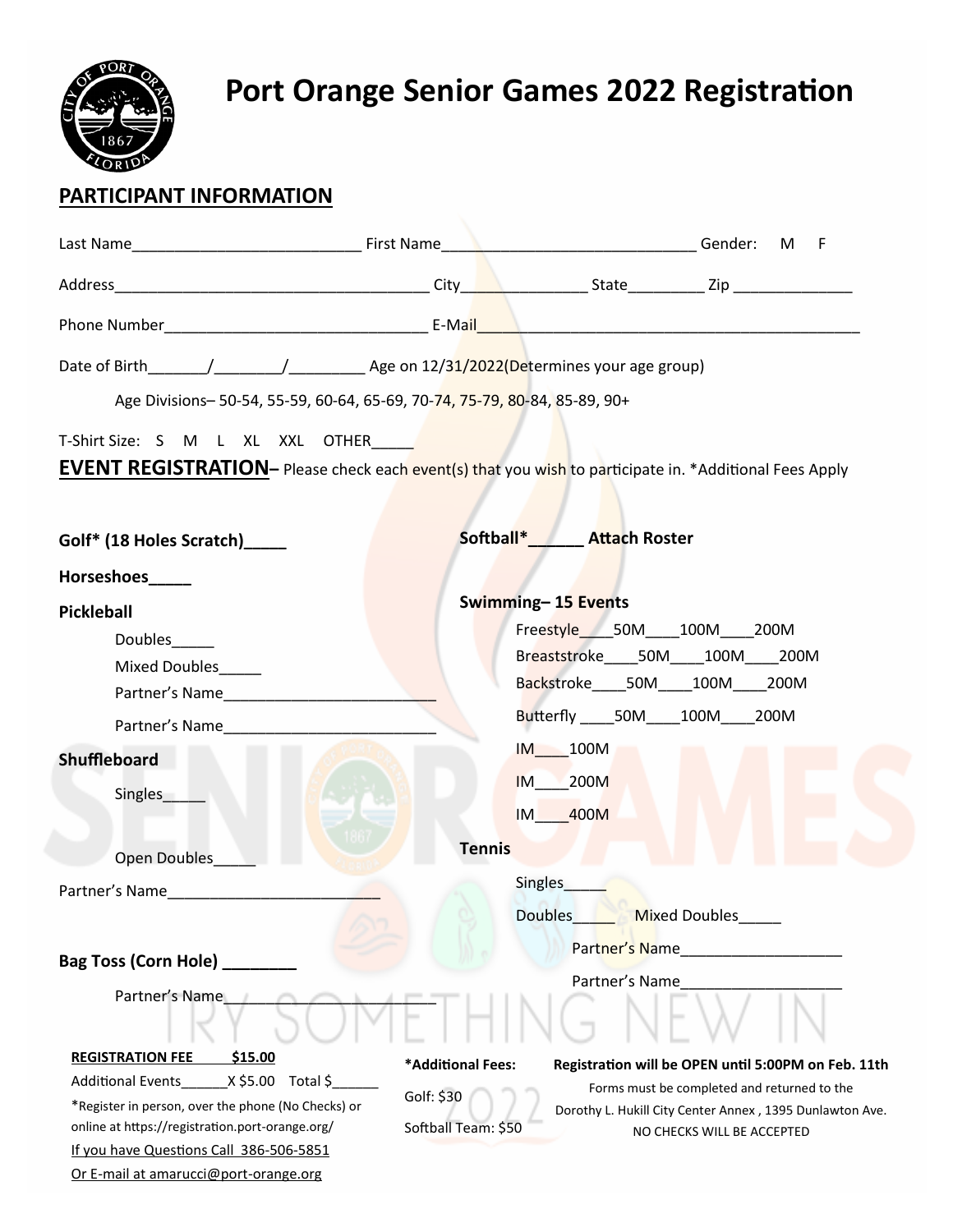

## **Port Orange Senior Games 2022 Release of Liability**

Participation in all sports and physical activities involves certain inherent risks and regardless of the care taken, it is impossible to ensure the safety of the participant. The participation in the Port Orange Senior Games and related activities includes, but is not limited to, aerobic exercise, running/walking, standing for extended periods of time, stretching, and the use of various sport equipment and techniques. The Senior Games will require coordination, muscular strength and endurance, flexibility, and a certain level of aerobic fitness. While it is a reasonably safe activity as long as safety guidelines are followed, some elements of risk cannot be eliminated from the activity. PLEASE CONSULT WITH A MEDICAL PROFESSIONAL BEFORE PARTICIPATING IN THE SENIOR GAMES.

A variety of injuries may occur to an athlete during participation. Some examples of those injuries are:

- 1. Minor injuries such as scrapes, bruises, strains, and sprains.
- 2. More serious injuries such as broken bones, cuts, back injuries, fainting and concussions.
- 3. Catastrophic injuries such as heart attacks, strokes, paralysis, and death.

These and other injuries, sometimes occur during a competition as a result of hazards or accidents such as slips, dropping a weight, improper technique, colliding with equipment, falling off equipment or excessive stress placed on the cardiorespiratory system.

To help reduce the likelihood of injury to yourself and to the other participants, participants are expected to follow the following rules:

1. All participants are expected to wear proper clothing and footwear.

2. All participants are to adhere to the safety instructions for each sport in the competition. All participants are expected to follow all posted safety rules.

I agree to follow the preceding safety rules, all posted safety rules, and all rules common to the Senior Games.

I certify that:

1. I possess a sufficient degree of physical fitness to safely participate in the Senior Games;

2. I understand that I am to discontinue activity anytime I feel undue discomfort or stress; and

3. I have consulted with a medical professional and have been cleared to participate in the Port Orange Senior Games.

I have read and understand the preceding information. I know, understand, and appreciate the risks associated with participation in a competition such as the Senior Games and I am voluntarily participating in the activity. In doing so, I am assuming all inherent risks associated with participation in an exercise program including, but not limited to, those risks listed above. I agree to release and hold harmless the city from any negligence or negligent act or omission of the city in connection with my participation in the program.

| <b>Participants Signature_</b> | <b>Date</b> |
|--------------------------------|-------------|
| <b>Printed</b>                 |             |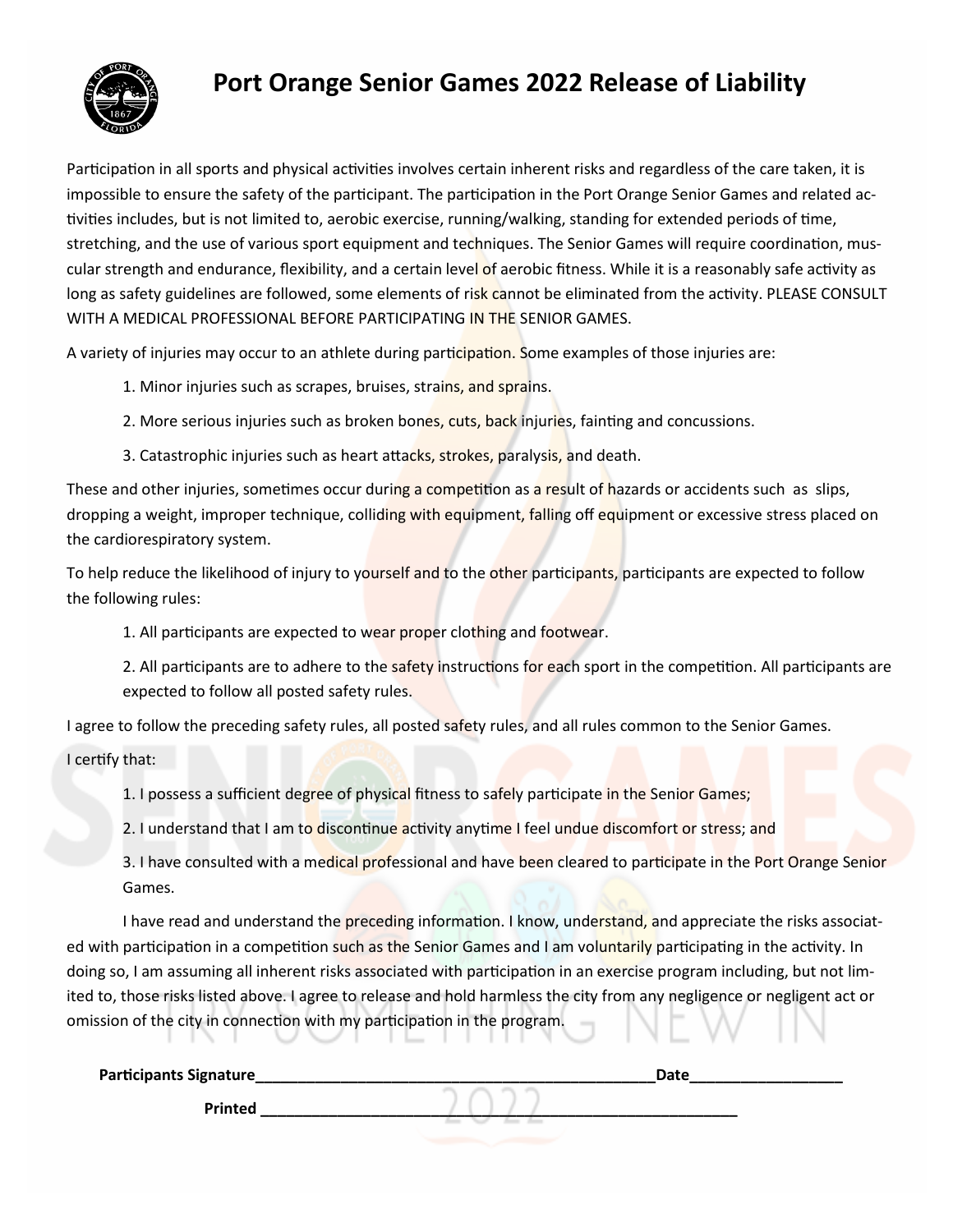#### **PORT ORANGE ADULT SPORTS ASSUMPTION OF RISK, WAIVER OF LIABILITY AND HOLD HARMLESS AGREEMENT**

Participation in an adult sport involves certain inherent risks and regardless of the care taken, it is impossible to ensure the safety of the participants. The participation in adult sports includes, but is not limited to recreational activities, physical exercise, and physical contact with others. PLEASE CONSULT WITH A MEDICAL PROFESSIONAL **BEFORE** PARTICIPATING IN AN ADULT SPORT PROGRAM OFFERED BY THE CITY OF PORT ORANGE.

A variety of injuries may occur to an Adult Sport Participant. Some examples of those injuries are: 1. Minor injuries such as scrapes, bruises, strains, and sprains.

- 2. More serious injuries such as broken bones, cuts, back injuries, fainting and concussions.
- 3. Catastrophic injuries such as heart attacks, strokes, paralysis, and death.

In addition to these risks, the novel coronavirus ("COVID-19") is an extremely contagious virus that has caused a pandemic and presents a very serious risk that you must consider before executing this Assumption of Risk, Waiver of Liability and Hold Harmless Agreement. COVID-19 is believed to be spread predominately from person-to-person contact. Sanitation measures taken by the City of Port Orange do not guarantee in any way that the virus is not present. There may be other participants, City employees or volunteers that have contracted the COVID-19 virus. Exposure to the COVID-19 virus may result in personal injury, illness, permanent disability, and death. You may become infected with the COVID-19 virus and return to the household and infect other household members with the COVID-19 virus.

By signing this Agreement, I voluntarily agree to assume all of the foregoing risks and accept sole responsibility for any injury to myself including, but not limited to, personal injury, disability, and death, illness, damage, loss, claim, liability, or expense, of any kind, that I may experience or incur in connection participation in this program. On my behalf, I hereby release, covenant not to sue, discharge, and hold harmless City of Port Orange, its employees, agents, volunteers and representatives, of and from all claims, including all liabilities, actions, damages, costs or expenses of any kind arising out of or relating thereto. I understand and agree that this release includes any claims based on the actions, omissions, or negligence of City of Port Orange, its employees, agents, volunteers, and representatives, whether a COVID-19 infection occurs before, during, or after participation in any City of Port Orange program. I also understand by not signing this release, I will not be able to participate in this program.

 $\sqrt{(-1)}$ 

 $\mathcal{N}$ 

Printed Name of Participant

Signature of Participant

 $\blacksquare$ 

Date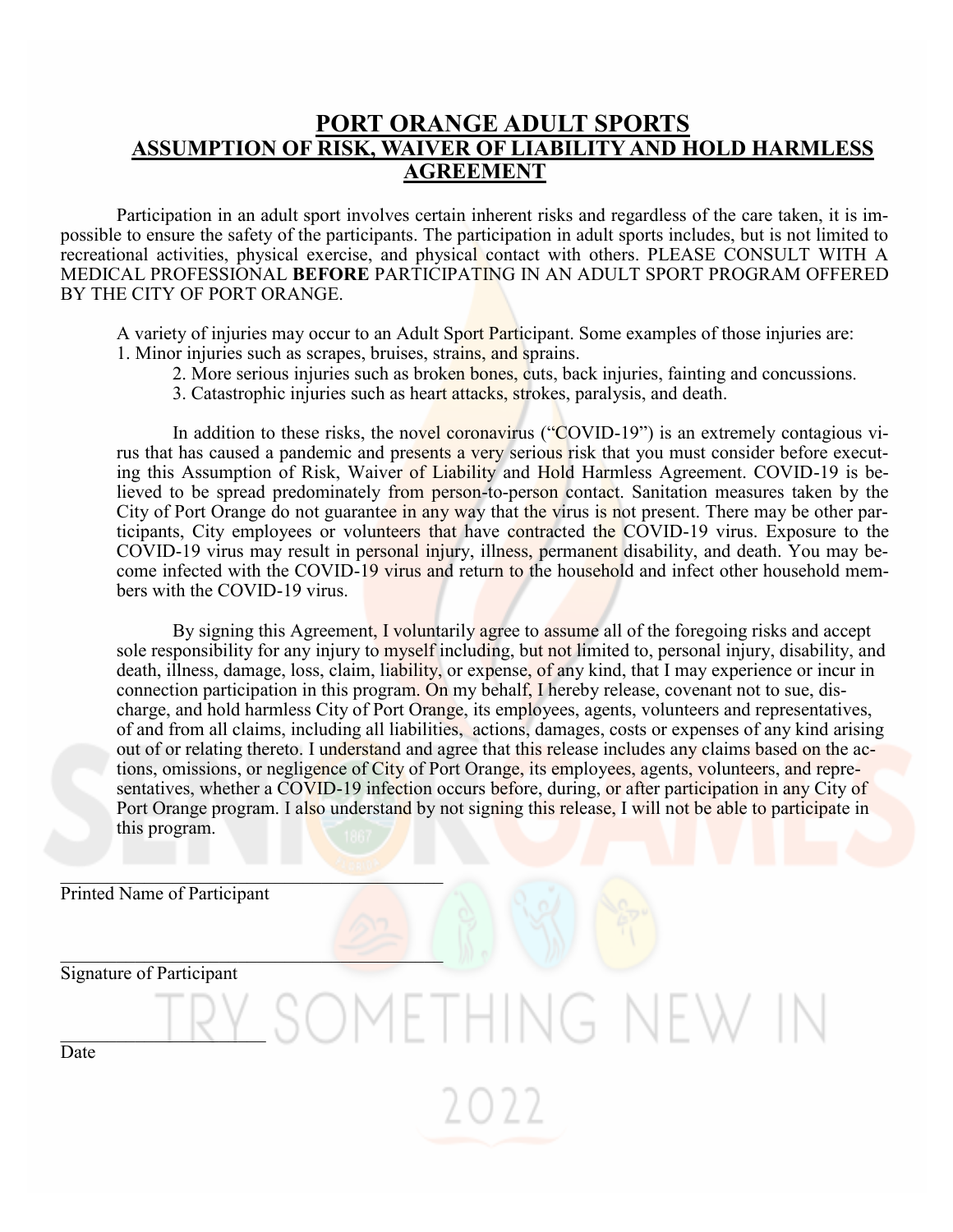

## **Port Orange Senior Games 2022 Media Release**



## **MEDIA RELEASE**



I do hereby give the Port Orange Senior Games and the City of Port Orange, their assigns, licensees, and legal representative the irrevocable right to use my name, picture, photograph, portrait, visual likeness, or voice in all forms and media in all manners, including photo, film, audio and video representations, for non-profit, public purposes, and I hereby waive any right to inspect or approve the finished product that may be created in connection therewith. I have read this release, and am fully familiar with its contents.

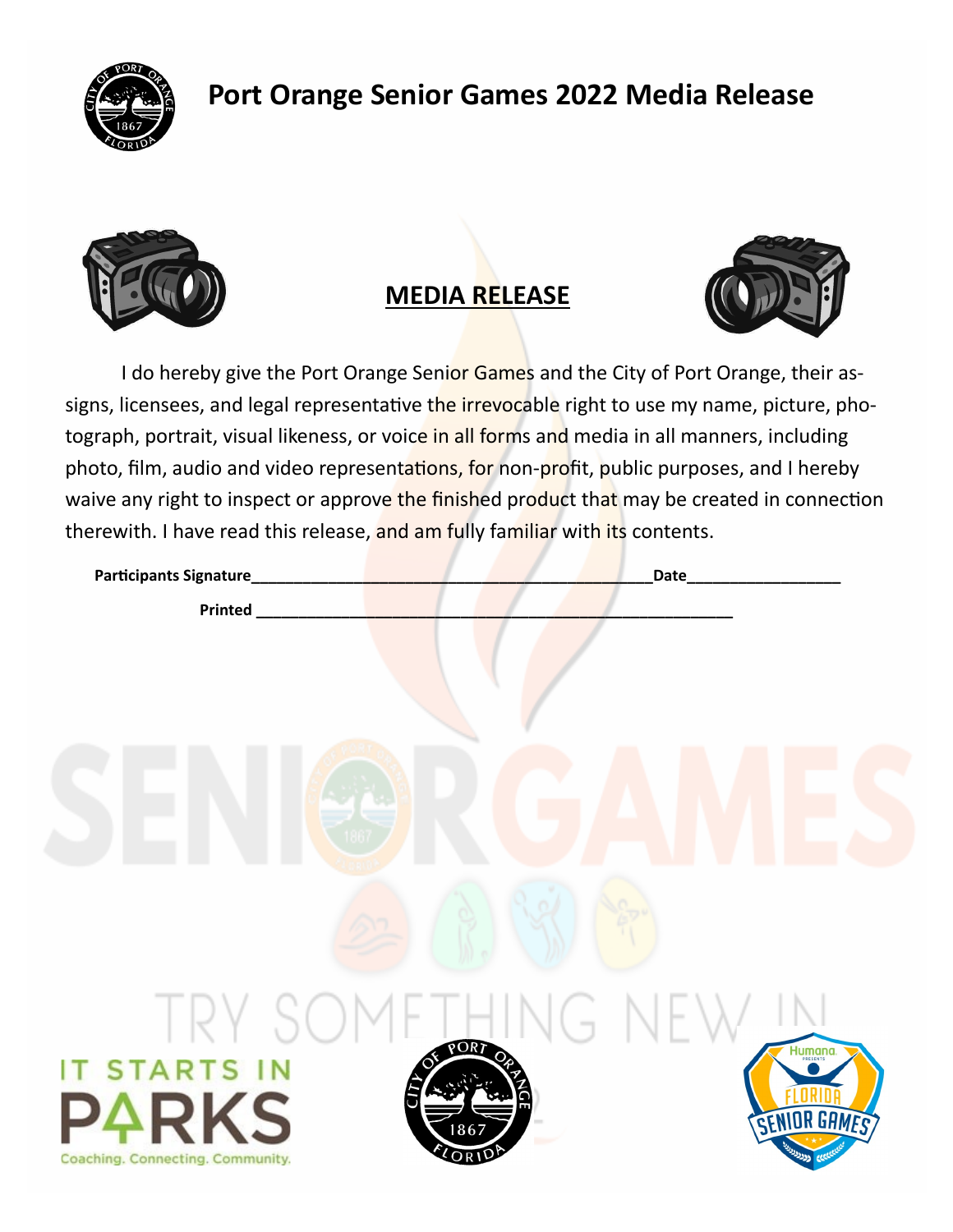

## **Port Orange Senior Games 2022 – General Information**

- **OPENING CEREMONY -** Thursday, March 10th at 6:00pm. At the Lakeside Community Center, 1999City Center Cir. Port Orange, FL 32129. Food will be catered for the athletes along with an array of sponsor booths and t-shirt pickup.
- **REGISTRATION—**January 10th— February 11th. Forms may be downloaded off of Port Orange Website and mailed in to the Port Orange Recreation Dept. Attn. A.T. Marucci we will call for payment, register by phone at 386-506-5851 or at the Dorothy L. Hukill City Center Annex 1395 Dunlawton Ave. Monday-Friday 7:30am– 5:00pm, or online at https://registration.port-orange.org/ . **No Checks will be taken**. Late registrations are at the discretion of the Event Manager and may not be allowed. The cost is \$15.00 for the first event and \$5 for each additional event you wish to participate in, additional fees apply for softball & golf.
- **WHO IS ELIGIBLE? –** Males and Females in the following- Age Divisions– 50-54, 55-59, 60-64, 65-69, 70-74, 75-79, 80- 84, 85-89, 90+ as of December 31, 2022. Some events allow playing down in age, doubles and team events are determined by the age of the youngest partner/player/teammate. Most events have separate divisions for men and women. It is up to the director to combine age groups if numbers are not conducive for tournament play.
- **DOUBLES—**Doubles/mixed doubles events must consist of two Florida residents in order to be considered an in-state doubles team. Doubles partners who qualify together do not have to play together at the Florida Senior Games, however, you must qualify to play at the NSG. Athletes may compete with only one partner per event.
- **FLORIDA SPORTS FOUNDATION –** The Port Orange Senior Games rules are based on the Florida Sports Foundation Rules and the National Senior Games with modifications made to enhance the game experience.
- **NATIONAL SENIOR GAMES -** 2022 is a qualifying year for the National Senior Games.
- **UNIFORMS -** INDIVIDUALS: Athletes must wear athletic type clothing and shoes that are usual and customary for the sport in which they are competing. TEAMS: team clothing (shirts, pants, shorts) must be of like design and color. Jersey's numbered front & back are highly recommended. Refer to specific sports page for details.
- **ENTRY LIMITS -** Athletes may enter as many sports or events within a sport with a few exceptions: swimming- enter a maximum of six individual events. Tennis- enter only two events. When competing in multiple events every effort will be made to not overlap schedules, however, it is not guaranteed.
- **RULES -** All sports/events shall be governed by the rules of the National Governing Body for the sport as modified herein in the best interest of the participants and game. All rules shall apply as stated in the NGB/Florida Senior Games State Championships rulebook. The Port Orange Senior Games rules are based on FSG rules and will default to them unless otherwise stated on the specific rule sheet.
- **INCLEMENT WEATHER POLICY -** If any event is cancelled due to inclement weather it will be rescheduled.

IT STARTS IN Coaching, Connecting, Community